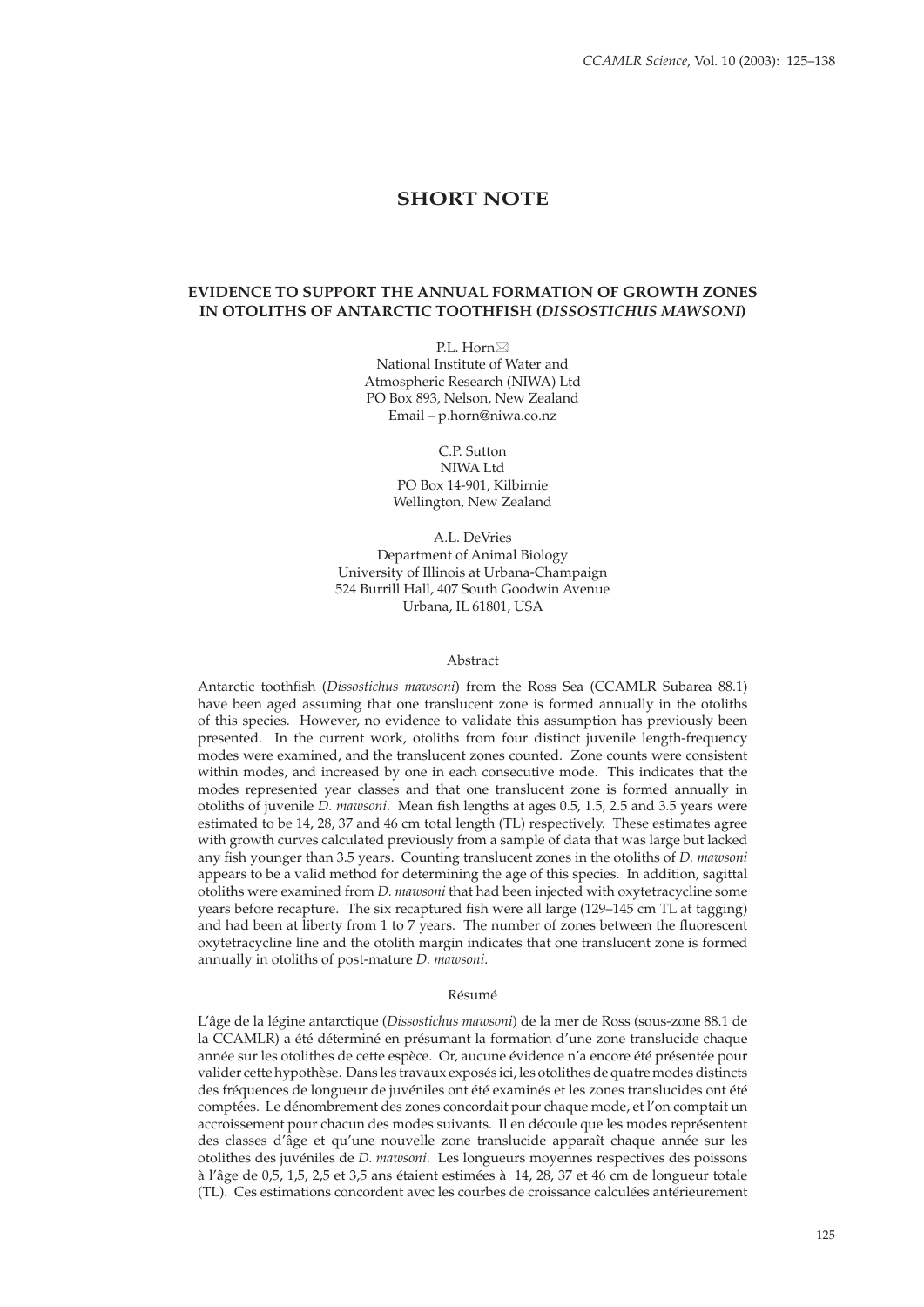à partir d'un échantillon de données qui, malgré sa taille importante, ne couvrait pas les poissons de moins de 3,5 ans. Il semblerait que le dénombrement des zones translucides sur les otolithes de *D. mawsoni* représente une méthode valable de détermination de l'âge de cette espèce. De plus, des coupes sagittales d'otolithes de *D. mawsoni* ayant subi une injection d'oxytétracycline plusieurs années avant d'être recapturé ont été examinées. Les six poissons recapturés étaient tous de grande taille (129–145 cm de TL au marquage) et avaient été relâchés entre 1 et 7 ans plus tôt. Le nombre de zones séparant la ligne fluorescente d'oxytétracycline de la marge de l'otolithe met en évidence la formation d'une zone translucide annuelle sur les otolithes de *D. mawsoni* post-matures.

#### Резюме

При определении возраста антарктического клыкача (*Dissostichus mawsoni*) моря Росса (Подрайон АНТКОМа 88.1) предполагается, что в отолитах этого вида образуется одна полупрозрачная зона в год. Тем не менее данных, подтверждающих это предположение, ранее представлено не было. В рамках данной работы было проведено исследование отолитов для четырех различных мод частотного распределения длин молоди и пересчитаны полупрозрачные зоны. Число зон было постоянным внутри моды и возрастало на 1 в каждой следующей моде. Это говорит о том, что зоны представляют годовые классы и что в отолитах молоди *D. mawsoni* формируется одна полупрозрачная зона в год. По оценкам, средняя длина особей возрастом 0.5, 1.5, 2.5 и 3.5 года составляла соответственно 14, 28, 37 и 46 см (общая длина – TL). Эти оценки согласуются с кривыми роста, рассчитанными ранее по большому набору данных, в котором, однако, отсутствовали данные по рыбе, моложе 3.5 лет. Подсчет полупрозрачных зон в отолитах *D. mawsoni* представляется адекватным методом для определения возраста этого вида. Помимо этого, были исследованы сагиттальные отолиты особей *D. mawsoni*, которым за несколько лет до повторной поимки были сделаны инъекции окситетрациклина. Все шесть повторно пойманных особей были крупными (129–145 см TL при мечении) и находились на воле от 1 до 7 лет. Количество зон между люминесцентной окситетрациклиновой линией и границей отолита свидетельствует о том, что в отолитах половозрелых *D. mawsoni* образуется одна полупрозрачная зона в год.

### Resumen

La determinación de la edad de la austromerluza antártica (*Dissostichus mawsoni*) del mar de Ross (Subárea 88.1 de la CCRVMA) se ha basado en la formación anual de una zona translúcida en los otolitos de esta especie. Sin embargo, esta hipótesis hasta ahora no había sido demostrada. En este trabajo se examinaron los otolitos de peces juveniles de cuatro modas bien definidas de la frecuencia de tallas; y se contaron las zonas translúcidas. Los recuentos de zonas en los otolitos de cada moda fueron congruentes, aumentando en una zona con la moda siguiente. Esto denota que las modas representan clases anuales y que una zona translúcida se forma anualmente en los otolitos de los juveniles de *D. mawsoni*. Las tallas promedio de los peces a los 0,5, 1,5, 2,5 y 3,5 años se estimaron en 14, 28, 37 y 46 cm de longitud total (TL) respectivamente. Estas estimaciones concuerdan con las curvas de crecimiento calculadas a partir de numerosos datos de una muestra que no incluyó peces menores de 3,5 años. El recuento de las zonas translúcidas en los otolitos de *D. mawsoni* parece ser un método efectivo para determinar la edad de esta especie. Se examinaron además los otolitos sagita de ejemplares de *D. mawsoni* que habían sido inyectados con oxitetraciclina años antes de su captura. Los seis peces capturados después de haber estado en libertad de 1 a 7 años eran de talla grande (marcados a los 129–145 cm de longitud total). El número de zonas entre la línea fluorescente producida por la oxitetraciclina y el margen del otolito demuestra que se forma una zona translúcida anual en los otolitos de *D. mawsoni* después de alcanzada la madurez.

Keywords: age validation, length-frequency modal analysis, oxytetracycline, CCAMLR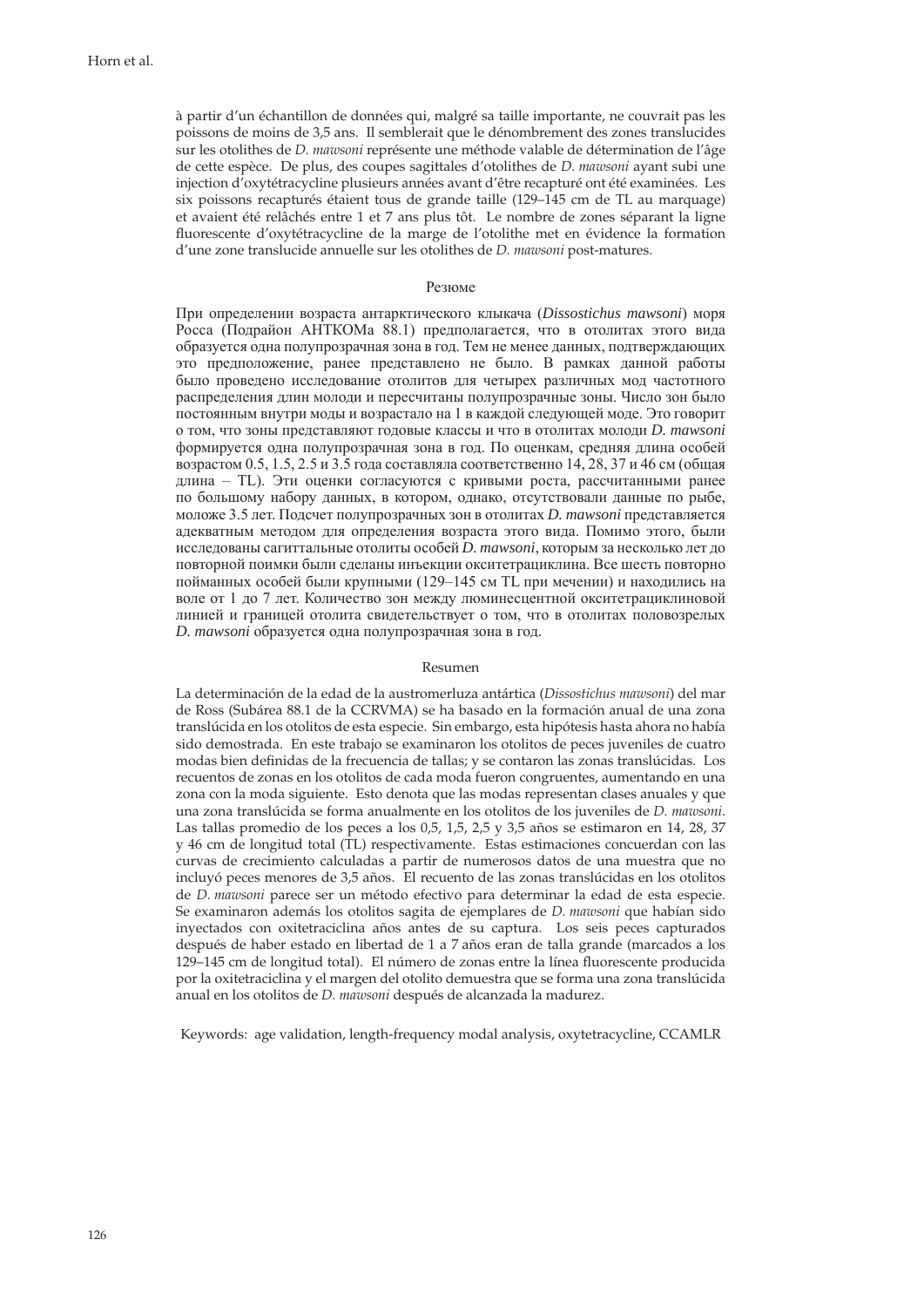### INTRODUCTION

The Antarctic toothfish (Dissostichus mawsoni) occurs around mainland Antarctica, generally south of 60°S. Growth parameters for this species were recently reported by Horn (2002) based on readings from the otoliths of approximately 1 500 fish sampled in the Ross Sea region (CCAMLR Subarea 88.1). Differences in growth rates between sexes were apparent, with females having a significantly faster growth rate and reaching a larger size than males. A growth curve for *D. mawsoni*, based on otolith zone counts from 46 fish caught in McMurdo Sound, had previously been reported by Burchett et al. (1984). The calculated growth curves from the two studies were similar (see Horn, 2002). However, neither study used a validated methodology, and the importance of validating ageing methodologies is well understood (Campana, 2001). Also, while Horn's (2002) growth curves were based on large sample sizes, few small fish were available. This was because the samples were obtained from the Ross Sea commercial longline fishery in which fish less than  $60 \text{ cm}$  total length (TL) are seldom caught (Hanchet et al., 2001).

Horn (2002) concluded that multiple banding was often present within the presumed annual growth zones in *D. mawsoni* otoliths, particularly in the early years of growth. However, because of the lack of small *D. mawsoni*, it was not possible to link the interpreted pattern of juvenile annual growth zones to fish of specific lengths. Multiple banding in juvenile zones has also been noted in the otoliths of the closely related Patagonian toothfish (Dissostichus eleginoides) (Cassia, 1998; Kalish and Timmiss, 2001; Horn, 2002). Because the interpretation of the zones in *D. mawsoni* otoliths is not straightforward, the validation of any ageing methodology is crucial.

Since Horn's (2002) study, two sources of data with potential to validate the periodicity of growth zones in *D. mawsoni* otoliths have become available. They are a set of length-frequency data (with associated otoliths) exhibiting distinct juvenile modes (Jones et al., 2001), and a set of otoliths from recaptured *D. mawsoni* that had previously been injected with oxytetracycline. This paper presents the analysis of these two datasets.

### **METHODS**

### Trawl Survey Samples

Juveniles of *D. mawsoni* were captured during a research trawl survey targeting a suite of demersal fish species, conducted in the region of the South Shetland Islands in March 2001 (Jones et al., 2001).

Otoliths from 31 of these fish were weighed to the nearest 0.1 mg. They were prepared for reading by being baked whole in an oven at 280°C for about 5 minutes until they were a light amber colour. The otoliths were embedded in clear epoxy resin, and sectioned transversely through the nucleus. The sectioned surfaces were coated with paraffin oil and examined using reflected light under a binocular microscope at  $\times 25$  and  $\times 40$  magnification. The number of complete translucent (dark) zones was counted and the otolith margin was recorded as either opaque or translucent. Decimal fractions of age were assigned to each year class based on the time elapsed between the estimated end of the spawning season (September) and capture (March). Hence, true age was assumed to be  $x + 0.5$  years, where  $x$  is the number of translucent zones counted. Otolith radii were measured, using a micrometer eyepiece, from the primordium to the outer edge of each of the translucent zones, on the longest axes of both the dorsal and ventral sides of the section.

The reader was not aware of fish length or otolith weight at the time the zone counts were made.

### Tagged Fish Samples

Specimens of *D. mawsoni* captured on hooks attached to a vertical 2.3 mm stainless steel set line in McMurdo Sound (78°S 167°Ε) have been tagged and released since 1972 (DeVries and Eastman, 1998). Some of these tagged fish were also injected with oxytetracycline hydrochloride (OTC). The injected OTC was undiluted vet grade Liquamycin, 50 mg OTC cc-1. Dosages were approximately 1 mg OTC per kg of fish weight. Some injected fish were later recaptured a year or more after tagging.

Otoliths from the recaptured fish were embedded whole and unbaked in clear epoxy resin. A thin transverse section (approximately 0.6 mm thick) was cut through the primordium of each otolith using a Struers saw fitted with two diamond-edged circular blades separated by a spacer. The section was mounted on a glass slide using quick-setting epoxy resin and ground down until it was about 0.35 mm thick. The exposed section surface was polished using alumina paste. The otoliths had been stored in darkness following extraction from the fish, and exposure to light was also minimised during the preparation process. The prepared sections were examined under a compound microscope at  $\times$ 40 magnification with illumination by transmitted ultraviolet light. Oxy tetracycline, when incorporated into the otolith in sufficient quantity, shows up as a fluorescent line on the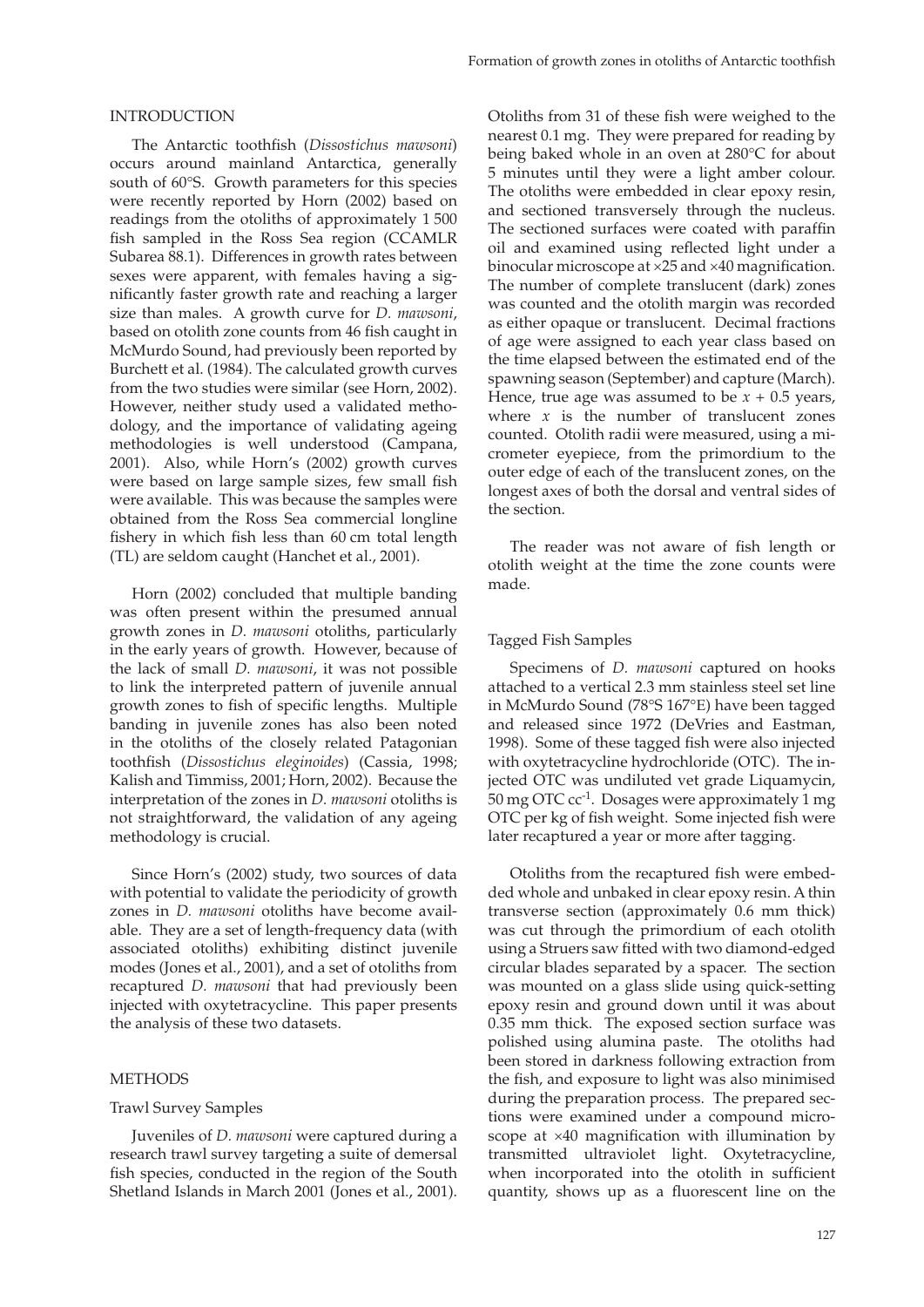otolith section. Pairs of colour photographs were taken of each section. Each pair was of the same portion of the section, at the same magnification, but one of the pair was illuminated by ultraviolet light (to highlight the fluorescent zone) while the other was illuminated by transmitted white light (to highlight the presumed annual zones). The otolith reader measured the position, on the photograph, of the fluorescent zone from the otolith edge in the ultraviolet image and transferred it to the white light photograph. The number of complete annual zones between the estimated position of the fluorescent zone and the otolith edge was then counted, giving an estimate of the number of years between the oxytetracycline injection and recapture. Estimates were made initially without reference to the time at liberty between tagging and recapture.

Estimates of age at recapture were made by counting zones in the prepared slides examined under a binocular microscope with illumination by transmitted light at  $\times$ 40 magnification.

# RESULTS

# Trawl Survey Samples

Juveniles of *D. mawsoni* (i.e. fish less than 55 cm TL) were captured at depths of 113 to 363 m, in an area bordered by latitudes 61°36'S and 62°56'S, and longitudes 58°35'W and 61°49'W. The lengthfrequency distribution of these fish is presented in Figure 1 (from Jones et al., 2001). It comprises at least four distinct and separate modal groups, i.e. 13–14, 26–30, 35–40 and 42–48 cm TL. The distribution of the modes was assumed to represent consecutive year classes.

Based on zone counts in the otoliths, the 31 juvenile *D. mawsoni* were estimated to be aged between 0+ and 3+ years. A length-frequency distribution of the aged fish by estimated year class (Figure 2), when compared with the trawl survey length frequency (Figure 1), supports the hypothesis that the length modes represent distinct year classes. The smallest fish  $(13–14 \text{ cm})$  were  $0+$ , and the  $3+$  group comprised fish of  $42$  to  $51$  cm TL. Details of fish length, estimated age, mean radial measurements to the translucent zones, and otolith weight are presented in Table 1. Clarity of zones was generally better on the ventral side of the otolith section. The first annual zone on the dorsal side was sometimes too faint or indeterminate to enable a radial measurement to be made. Otolith sections from  $1+$ ,  $2+$  and  $3+$  fish are shown in Figure 3, with the positions of the translucent zones indicated on the ventral sides. The mean

radial measurements could be used to help interpret otoliths with unclear or confused juvenile banding structure.

The relationship between otolith weight and estimated age is linear and intercepts the axes close to the origin (Figure 4). There is no overlap between age classes of the ranges of otolith weights. Mean fish length by assumed year class, calculated from the raw data used to create Figure 1, was plotted against age on the growth curve (Figure 5) estimated previously by Horn (2002).

# Tagged Fish Samples

Details of the six tagged recaptured fish that had been injected with oxytetracycline are given in Table 2. Five had been tagged and recaptured in McMurdo Sound (78°S 167°Ε). One was recaptured by a longline vessel in the northern Ross Sea (71°S 176°30'E), approximately 450 n miles north of the tagging site. Two of the six fish had no immediately apparent fluorescent zones in the ultraviolet light photographs. For three of the remaining four fish, the estimated number of years between tagging and recapture was the same as the integer value of the actual number of years between these two episodes (Table 2). Images from the otolith of fish A00950 are shown in Figure 6. However, for the fish with tag A00993, the time at liberty estimated from the photographs was one year less than the actual time. On re-examination it was apparent that the fluorescent zone coincided with a translucent zone that was broad relative to the zones immediately before and after it, and that in some places this 'single' zone was split by a very narrow band of opaque material. It appears likely that the opaque zone expected to be laid down in the otolith in the summer immediately after tagging was poorly formed and not apparent in the photographs, leading to an underestimate of time at liberty.

Following receipt of data on the dates of tagging and recapture of all six fish, the photographs for fish with tags  $790242$  and  $840061$  were reexamined for fluorescent marks, given that the likely positions of the marks were now known. Fluorescence was still not apparent for fish 840061. However, the fluorescent zone could be identified in the photographs for fish 790242. The mark was faint and, being only one zone in from the margin, was largely obscured by the flaring effect of light refracted by the otolith edge (see Figure 6b for an example of this effect).

Age at recapture for the six fish was estimated to be between 19 and 28 years (Table 2). Growth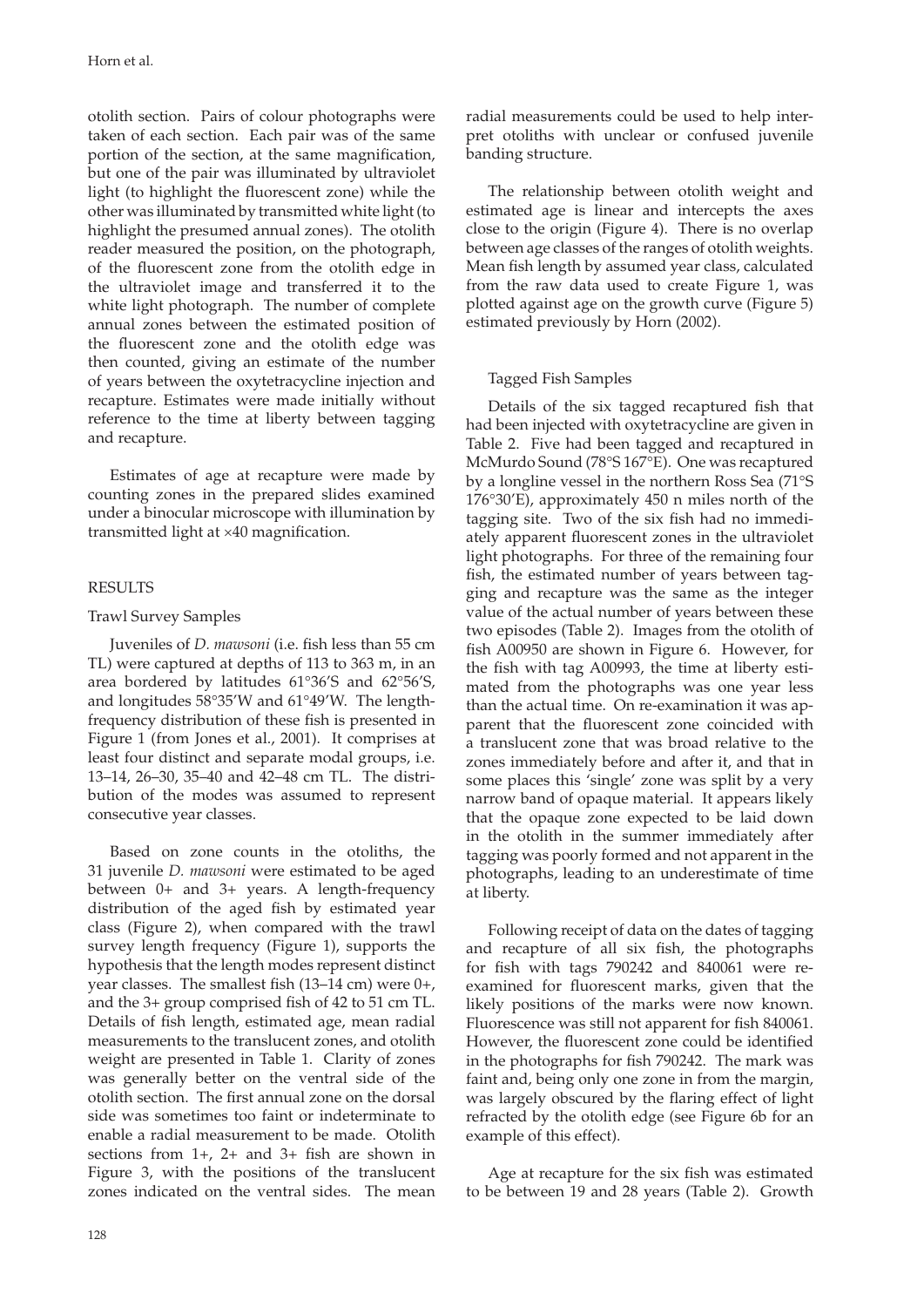| Table 1: | Data derived from the 31 juvenile Dissostichus mawsoni and their otoliths. Radii are measured from the |
|----------|--------------------------------------------------------------------------------------------------------|
|          | otolith primordium to the outer edge of the translucent zones, along the dorso-ventral axis of the     |
|          | section. Means (with standard deviations and sample sizes) of the radial measurements are also         |
|          | presented. '-' denotes undeterminable radii or ages.                                                   |

| Otolith    | Fish Length              | Estimated                | Ventral Radii (mm) |      |                | Dorsal Radii (mm)        | Otolith |      |               |
|------------|--------------------------|--------------------------|--------------------|------|----------------|--------------------------|---------|------|---------------|
| Number     | (TL, cm)                 | Age<br>(years)           | R1                 | R2   | R3             | $\mathbb{R}1$            | R2      | R3   | Weight<br>(g) |
| 379        | 26                       | $\mathbf{1}$             | 0.80               |      |                | 1.24                     |         |      | 0.0123        |
| 404        | 46                       | 3                        | 0.76               | 1.20 | 1.52           | 1.12                     | 2.00    | 2.52 | 0.0422        |
| 405        | 29                       | $\overline{\phantom{0}}$ |                    |      |                |                          |         |      | 0.0126        |
| 406        | 29                       | $\mathbf{1}$             | 0.96               |      |                | 1.36                     |         |      | 0.0132        |
| 407        | 30                       | $\,1\,$                  | 0.88               |      |                |                          |         |      | 0.0151        |
| 408        | 28                       | $\mathbf{1}$             | 0.92               |      |                |                          |         |      | 0.0119        |
| 409        | 27                       | $\,1\,$                  | 0.88               |      |                |                          |         |      | 0.0124        |
| 410        | 27                       | $\mathbf{1}$             | 0.92               |      |                | 1.40                     |         |      | 0.0122        |
| 411        | 28                       | $\,1\,$                  | 0.84               |      |                | $\overline{\phantom{0}}$ |         |      | 0.0128        |
| 412        | 27                       | $\,1\,$                  | 0.84               |      |                | 1.28                     |         |      | 0.0130        |
| 414        | 35                       | $\sqrt{2}$               | 0.72               | 0.96 |                | 1.16                     | 1.88    |      | 0.0222        |
| 415        | 29                       | $\mathbf{1}$             | 0.92               |      |                |                          |         |      | 0.0148        |
| 416        | 28                       | $\mathbf{1}$             | 0.76               |      |                | 1.60                     |         |      | 0.0149        |
| 500        | $\overline{\phantom{0}}$ | $\,1\,$                  | 0.64               |      |                |                          |         |      | 0.0112        |
| 1945       | 14                       | $\boldsymbol{0}$         |                    |      |                |                          |         |      | 0.0019        |
| 2501       | 27                       | $\,1\,$                  | 0.96               |      |                | 1.28                     |         |      | 0.0125        |
| 2701       | 26                       | $\,1\,$                  | 0.80               |      |                | 1.12                     |         |      | 0.0122        |
| 2702       | 28                       | $\,1\,$                  | 0.92               |      |                | 1.28                     |         |      | 0.0142        |
| 4317       | 48                       | $\mathfrak 3$            | 1.00               | 1.44 | 1.76           | 1.28                     | 2.28    | 2.80 | 0.0414        |
| 4321       | 51                       | 3                        | 1.00               | 1.40 | 1.72           | 1.20                     | 2.08    | 2.60 | 0.0429        |
| 4322       | 46                       | $\mathfrak{Z}$           | 0.84               | 1.28 | 1.44           | 1.40                     | 2.16    | 2.76 | 0.0411        |
| 4323       | 35                       | $\overline{c}$           | 0.76               | 1.20 |                | 1.48                     | 2.12    |      | 0.0225        |
| 4324       | 48                       | $\overline{3}$           | 0.92               | 1.32 | 1.52           | 1.04                     | 1.92    | 2.48 | 0.0359        |
| 4325       | 29                       | $\mathbf{1}$             | 0.80               |      |                | 1.60                     |         |      | 0.0132        |
| 4326       | 44                       | $\mathfrak{Z}$           | 0.88               | 1.20 | 1.40           | 1.36                     | 2.12    | 2.68 | 0.0374        |
| 4363       | 42                       | $\mathfrak 3$            | 0.88               | 1.28 | 1.44           | 1.28                     | 2.16    | 2.64 | 0.0346        |
| 4364       | 38                       | $\overline{c}$           | 0.84               | 1.36 |                | 1.28                     | 2.08    |      | 0.0230        |
| 4365       | 27                       | $\,1\,$                  | 1.04               |      |                | 1.60                     |         |      | 0.0131        |
| 4366       | 27                       | $\,1\,$                  | 0.92               |      |                | 1.60                     |         |      | 0.0118        |
| 4371       | 26                       | $\,1$                    | 0.88               |      |                | 1.56                     |         |      | 0.0127        |
| 4372       | 28                       | $\mathbf{1}$             | 0.88               |      |                | 1.48                     |         |      | 0.0149        |
| mean       |                          |                          | 0.87               | 1.26 | 1.54           | 1.35                     | 2.08    | 2.64 |               |
| ${\rm SD}$ |                          |                          | 0.09               | 0.14 | $0.14\,$       | $0.17\,$                 | 0.12    | 0.12 |               |
| п          |                          |                          | 29                 | 10   | $\overline{7}$ | 23                       | $10\,$  | 7    |               |

Table 2: Details of the six tagged and recaptured fish used in this analysis. '–' denotes unavailable data.

| Tag<br>Number | Date of   |           | Time at Liberty (years) |           |         | Length (TL, cm) at | <b>Sex</b>               | Age at               |
|---------------|-----------|-----------|-------------------------|-----------|---------|--------------------|--------------------------|----------------------|
|               | Tagging   | Recapture | Actual                  | Estimated | Tagging | Recapture          |                          | Recapture<br>(years) |
| 790242        | 24 Nov 78 | 5 Dec 79  | 1.0                     |           | 129     | 127                |                          | 19                   |
| 840061        | 2 Dec 83  | 21 Oct 84 | 0.9                     |           | 139     | 140                | -                        | 21                   |
| 840066        | 28 Nov 82 | 22 Oct 84 | 2.0                     | っ         | 133     | 133                |                          | 19                   |
| A00950        | 27 Nov 87 | 24 Nov 94 | 7.0                     | ⇁         | 133     | 155                | $\overline{\phantom{0}}$ | 28                   |
| A00993        | 8 Dec 87  | 17 Nov 91 | 4.0                     | 3         | 145     | 152                |                          | 28                   |
| A001229       | 30 Oct 97 | 28 Feb 01 | 3.3                     | 3         | 131     | 137                | F                        | 28                   |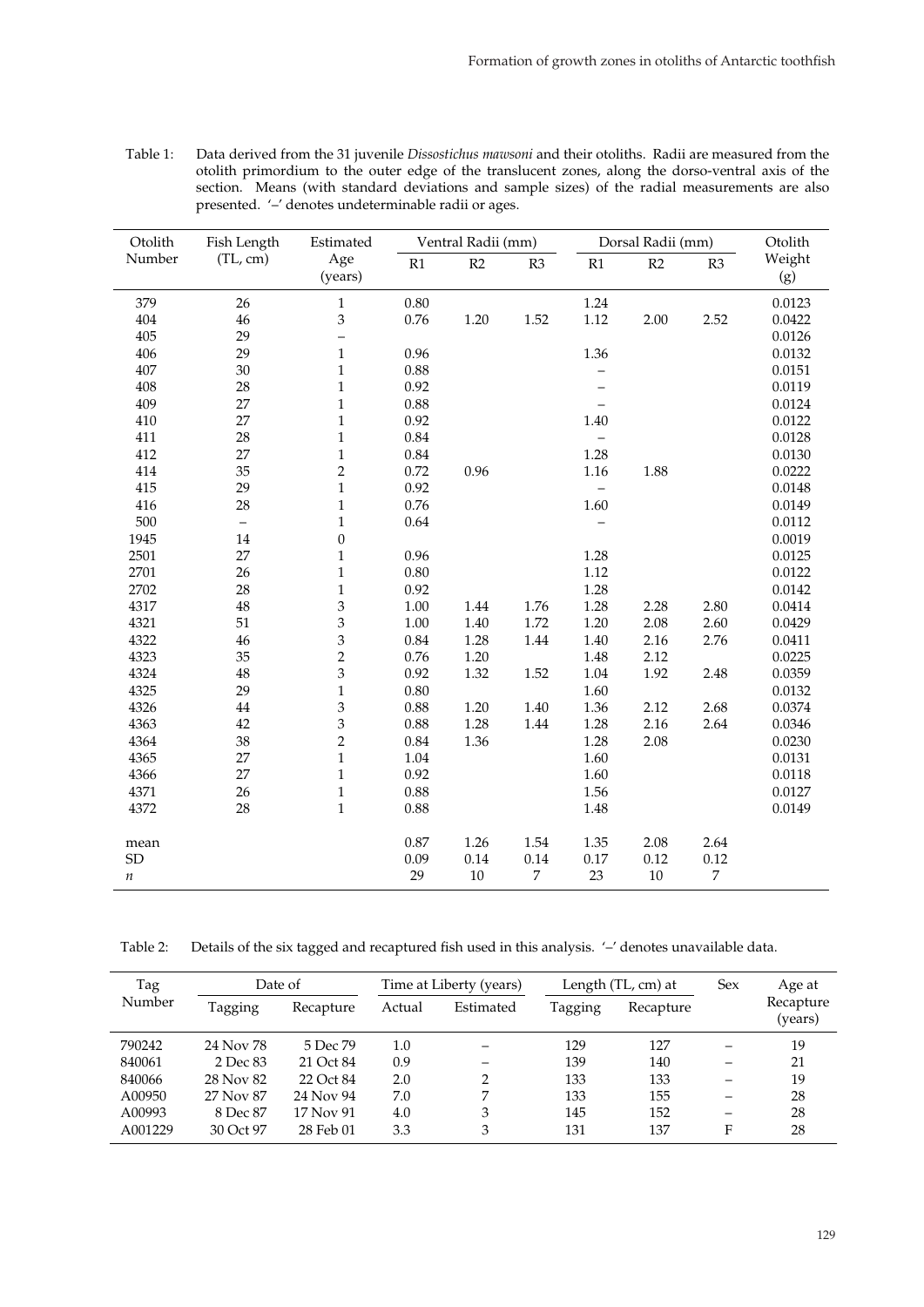increments (based on the total lengths measured on the two occasions each fish was captured) are plotted on the growth curves (Figure 5) estimated previously by Horn (2002).

# DISCUSSION

Two sources of data have been analysed to examine the likely validity of the method currently being used to age *D. mawsoni*. That method (counting translucent zones in sagittal otoliths) was described by Horn (2002).

The analysis of length data and otoliths of juvenile *D. mawsoni* from the South Shetland Islands did not confirm the juvenile growth rate, because the age at formation of the first translucent zone is still unknown. An examination for daily growth zones was unable to provide any information on the likely time of formation of the first translucent zone. However, several sources of information support the hypothesis that the four length-frequency modes represent consecutive year classes, and that the first mode (at 13-14 cm TL) represents  $0+$  fish. The relationship between otolith weight and estimated age is linear and intersects the axes relatively close to the origin (see Figure 4). Similar characteristics have been shown for otolith weight-to-age relationships for various fish species with validated ages (e.g. Anderson et al., 1992; Francis, 1992). This is logical, as a hatchling (i.e. a fish close to age  $0$ ) would be expected to have an otolith of negligible weight. If fish classified as 1+ were actually a year younger or a year older, the subsequent otolith weight-to-age relationships would imply either a positive otolith weight at age 0, or zero otolith weight more than a year after hatching. It therefore appears likely that the modes have been aged correctly. Otolith weights are grouped into four relatively distinct groups, and each weight group corresponds to one of the four length modes in Figure 1. Counts of translucent zones increase by an increment of one in otoliths of fish from each consecutive length mode. It therefore appears likely that one translucent zone is formed annually in the otoliths of *D. mawsoni* aged from 1 to 3 years.

The estimation of the time elapsed between hatching and capture of the juvenile fish is somewhat arbitrary but, in the light of all available data, is likely to be about half a year. No published information confirming the spawning season of *D. mawsoni* at the South Shetland Islands is available. Available information on gonad maturity stages in Ross Sea fish indicates that spawning does not occur between October and Decem ber (Eastman and DeVries, 2000) or between January and April (Hanchet et al., 2001). Patchell  $(2002)$  recorded some spawning fish in May at the end of the 2001/02 fishing season. Yukhov (1982, cited by Eastman and DeVries, 2000) captured *D. mawsoni* 4–6 cm long in January and suggested that spawning by this species occurs in late winter to early spring (i.e. August–September). Spawning by *D. mawsoni* in the Ross Sea may, therefore, be protracted over the months May to September, but the times of peak spawning or hatching of the larvae are unknown.

The juvenile *D. mawsoni* otoliths from the South Shetland Islands all had a well-defined, and often quite broad, opaque margin (see Figure 3). It was also apparent that otoliths from fish taken in the Ross Sea longline fishery (i.e. from January to April) predominantly exhibited opaque margins (authors' unpublished data). It appears likely that *D. mawsoni* deposit translucent otolith material in winter and opaque material in summer, as shown for *D. eleginoides* by Horn (2002).

For three of the four fish with clear oxytetracycline marks in their otoliths, estimated and actual times between tagging and recapture, based on counts of translucent zones between the fluorescent mark and the otolith margin, were identical. In the one example where estimated and actual time at liberty differed, it appeared likely that otolith growth had been interrupted (possibly as a consequence of the capture and tagging process), resulting in the virtual non-deposition of one band of opaque material. A fluorescent zone in the 'correct' position was subsequently identified in photographs for one of the two fish that were initially classified as having no fluorescence, once the actual time at liberty was known. These results strongly support the hypothesis that, for the size range examined, one translucent zone is formed annually in otoliths. It is estimated that these fish were 17 to 25 years old when tagged and injected. A fluorescent zone was not visible in the otolith from one fish that had been injected with oxytetracycline. There are various reasons why this might occur, but the most likely causes are that the oxytetracycline dosage was insufficient or that exposure to white light had faded the fluorescence.

The estimates of mean length at ages from 0.5 to 3.5 years match relatively well the von Bertalanffy curves calculated previously by Horn (2002) (see Figure 5). Those curves were derived from fish aged from 3.5 to more than 50 years. The actual growth increments of the six tagged fish also fit well to the growth curves (although the times between the two measurements for each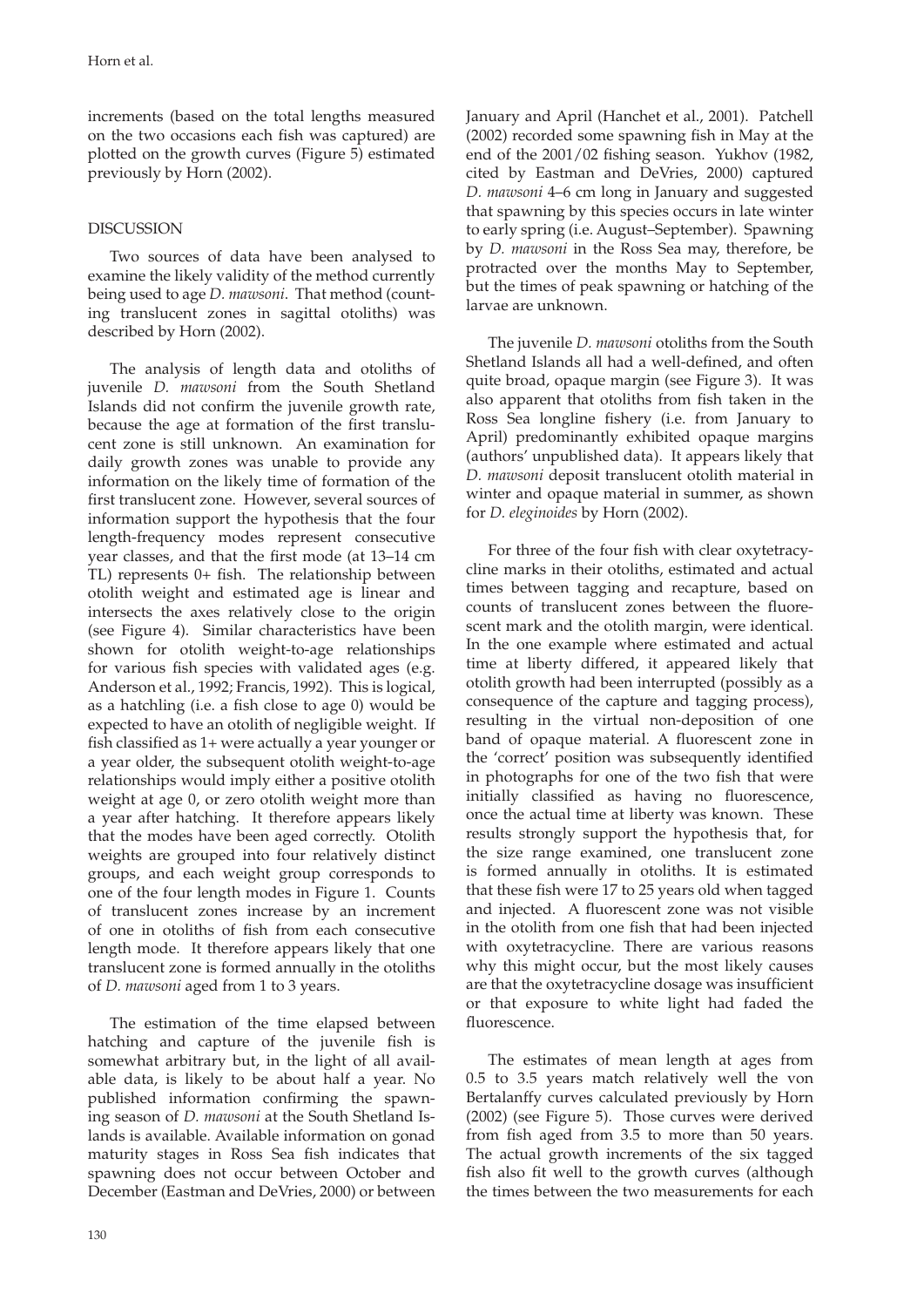fish are relatively short in most cases). Growth by the tagged fish ranged from -2.0 to 3.1 cm  $yr<sup>-1</sup>$ with a mean of 1.0 cm yr<sup>-1</sup>. DeVries and Eastman (1998) estimated a mean annual growth rate of 2.3 cm yr-1 from 13 recaptured tagged *D. mawsoni* from McMurdo Sound. The expected growth rate indicated by the von Bertalanffy curves is from 0.6 to 4.0 cm  $yr^{-1}$  for fish aged from 15 to 30 years. It is interesting that all the points from the tagged and recaptured fish fall below the lower (male) growth curve calculated by Horn (2002), yet fit reasonably well around the growth curve calculated by Burchett et al. (1984) for McMurdo fish (see Figure 5). This raises the question of whether *D. mawsoni* might be relatively sedentary and growth might be slightly faster in the northern Ross Sea (where Horn's data are derived from) relative to that for fish in McMurdo Sound. It is noted, however, that there is at least some movement of fish from south to north, indicated by the toothfish tagged at McMurdo Sound but captured about 450 n miles to the north in one of the main commercial longlining areas.

It should be noted that although data from *D. mawsoni* from both the Ross Sea and the South Shetland Islands are incorporated in Figure 5, there is currently no information showing that growth is similar in the two areas. Growth of juveniles in the South Shetland Islands fits the growth curves calculated for the Ross Sea population, but no data are available on size at age of mature fish from the South Atlantic. However, it is likely that the inclusion of data on juvenile growth (from the South Shetland Islands fish) with the available length-at-age data from the Ross Sea would produce a more accurate growth curve than that reported by Horn (2002).

Marking otoliths of tagged fish with oxytetracycline successfully showed that one translucent zone forms annually in otoliths of older *D. mawsoni.* Marking small, young fish with the same method could help interpret the presumed multiple banding pattern apparent in some of the growth zones formed in young otoliths (Horn, 2002). This characteristic appears to be most common in zones formed from ages 3 to 10; after this age the zones are often clear and regularly spaced. Oxytetracycline marking (and later recapture) of fish younger than 10 years would essentially complete the validation of the ageing method for this species.

# CONCLUSIONS

1. Otoliths from distinct length modes of juvenile *D. mawsoni* from the South Shetland Islands provided a good indication of the juvenile growth rate and indicated that one zone was also formed annually in the otoliths of these fish.

- 2. *D. mawsoni* that had been tagged and injected with oxytetracycline in McMurdo Sound, and later recaptured, had fluorescent zones in their otoliths indicating that post-mature fish laid down one zone annually.
- 3. Counting translucent zones in *D. mawsoni* otoliths is a valid method of ageing this species.

## ACKNOWLEDGEMENTS

We acknowledge Dr Julian Ashford (Center for Quantitative Fisheries Ecology, Old Dominion University) and Dr Christopher Jones (Antarctic Marine Living Resources Program, US National Marine Fisheries Service) for the provision of otoliths and data from the 2001 South Shetland Islands trawl survey. We also thank Kyne Krusic-Golub and Zh. Frolkina for useful comments on the manuscript, and Caoimhghin Ó Maolagáin (NIWA, Wellington) for providing photographic assistance. This research was supported by the Office of Polar Programs, National Science Foundation, USA, and the New Zealand Ministry of Fisheries.

### **REFERENCES**

- Anderson, J.R., A.K. Morison and D.J. Ray. 1992. Age and growth of Murray cod, *Maccullochella peelii* (Perciformes: Percichthyidae), in the lower Murray–Darling Basin, Australia, from thinsectioned otoliths. *Aust. J. Mar. Freshwat. Res.*, 43: 983–1013.
- Burchett, M.S., A.L. DeVries and A.J. Briggs. 1984. Age determination and growth of *Dissostichus mawsoni* (Norman, 1937) (Pisces, Nototheniidae) from McMurdo Sound (Antarctica). *Cybium*, 8 (1): 27–31.
- Campana, S.E. 2001. Accuracy, precision and quality control in age determination, including a review of the use and abuse of age validation methods. *J. Fish Biol.*, 59: 197–242.
- Cassia, M.C. 1998. Comparison of age readings from scales and otoliths of the Patagonian toothfish (Dissostichus eleginoides) from South Georgia. *CCAMLR Science,* 5: 191–203.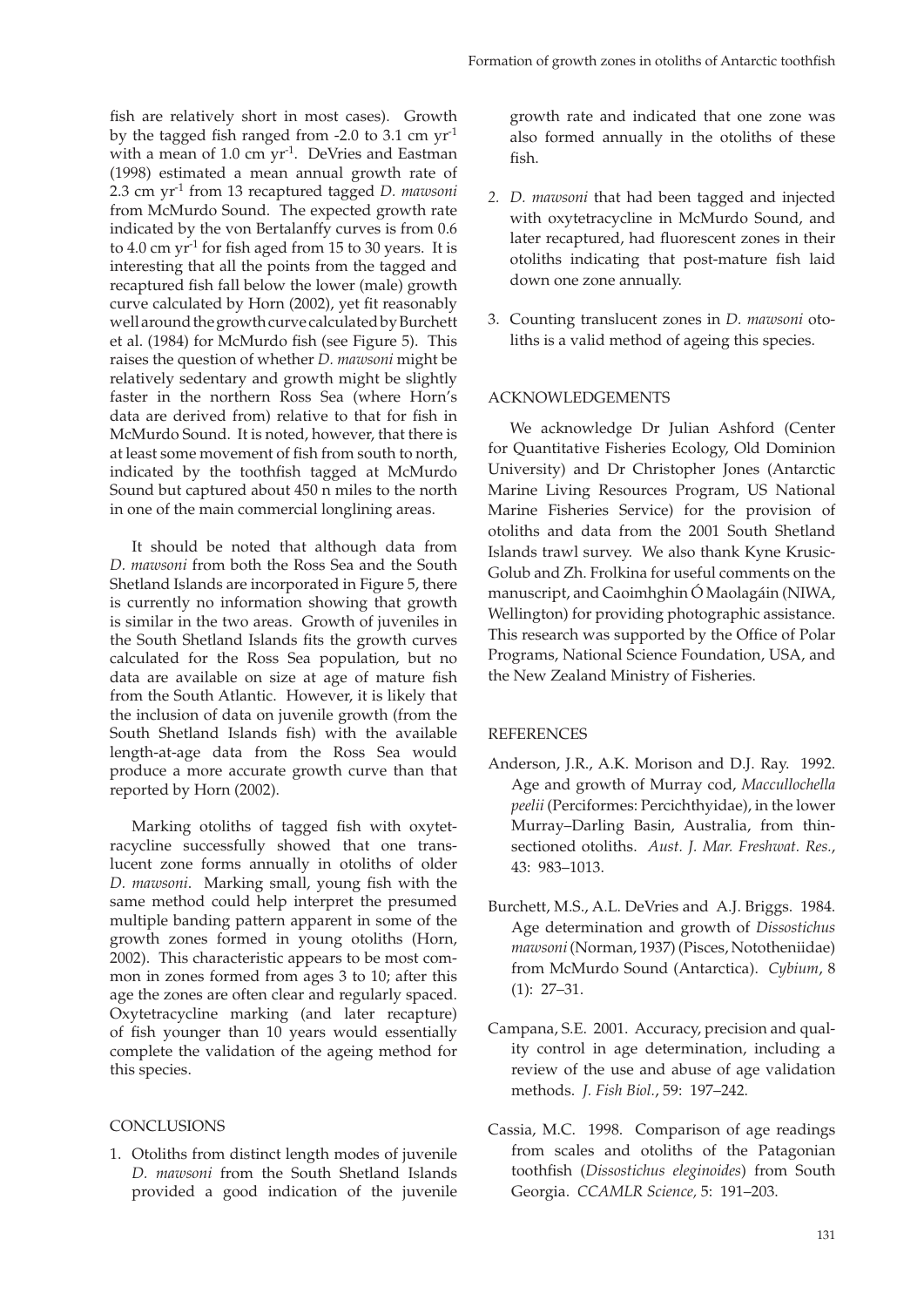- DeVries, A.L. and J.T. Eastman. 1998. Brief review of the biology of *Dissostichus mawsoni*. Document *WG-FSA-98/49*. CCAMLR, Hobart, Australia: 12 pp.
- Eastman, J.T. and A.L. DeVries. 2000. Aspects of body size and gonadal histology in the Antarctic toothfish, *Dissostichus mawsoni*, from McMurdo Sound, Antarctica. *Polar Biol.*, 23: 189–195.
- Francis, R.I.C.C. 1992. Otolith radius is a poor predictor of age in adult snapper (*Pagrus auratus*). *Aust. J. Mar. Freshwat. Res.*, 43: 1199–1202.
- Hanchet, S.M., P.L. Horn and M.L. Stevenson. 2001. The New Zealand toothfish fishery in Subarea 88.1 from 1997/98 to 2000/01. Document *WG-FSA-01/63*. CCAMLR, Hobart, Australia.
- Horn, P.L. 2002. Age and growth of Patagonian toothfish (*Dissostichus eleginoides*) and Antarctic toothfish (*D. mawsoni*) in waters from the New Zealand sub-Antarctic to the Ross Sea, Antarctica. *Fish. Res.*, 56 (3): 275–287.
- Jones, C.D., K.-H. Kock, D. Ramm, J. Ashford, S. Wilhelms, T. Near, N. Gong and H. Flores. 2001. Results and standing stock biomass estimates of finfish from the 2001 US AMLR bottom trawl survey of the South Shetland Islands (Subarea 48.1). Document *WG-FSA-01/33 Rev. 1*. CCAMLR, Hobart, Australia.
- Kalish, J. and T. Timmiss. 2001. Determination of Patagonian toothfish age, growth and population characteristics based on otoliths. FRDC Report 97/123. Fisheries Research and Development Corporation, PO Box 222, Deakin West, ACT 2600, Australia.
- Patchell, G.J. 2002. Information on the spawning season and gonadosomatic indices of *Dissostichus mawsoni* from Subarea 88.1 in the 2001/02 season. Document *WG-FSA-02/31*. CCAMLR, Hobart, Australia: 16 pp.
- Yukhov, V.L. 1982. Antarkticheskii klykach. [Antarctic toothfish.] *Nauka*, Moscow: 113 pp. (in Russian).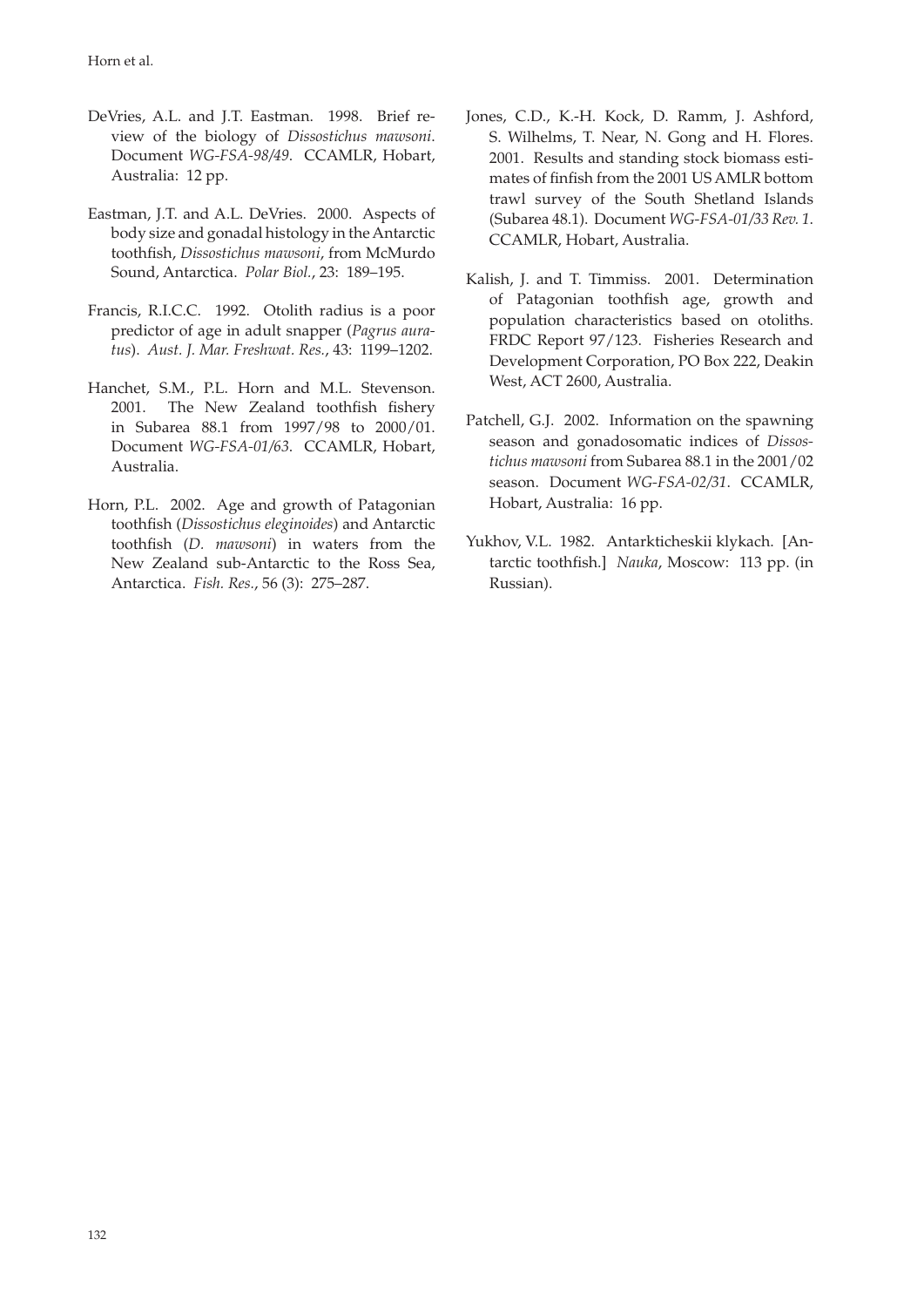

Figure 1: Length-frequency distribution for *Dissostichus mawsoni* from a trawl survey adjacent to the South Shetland Islands in March 2001. (Figure 4D from Jones et al., 2001.)



Figure 2: Length-frequency distribution of aged fish from the South Shetland Islands survey sample by year class.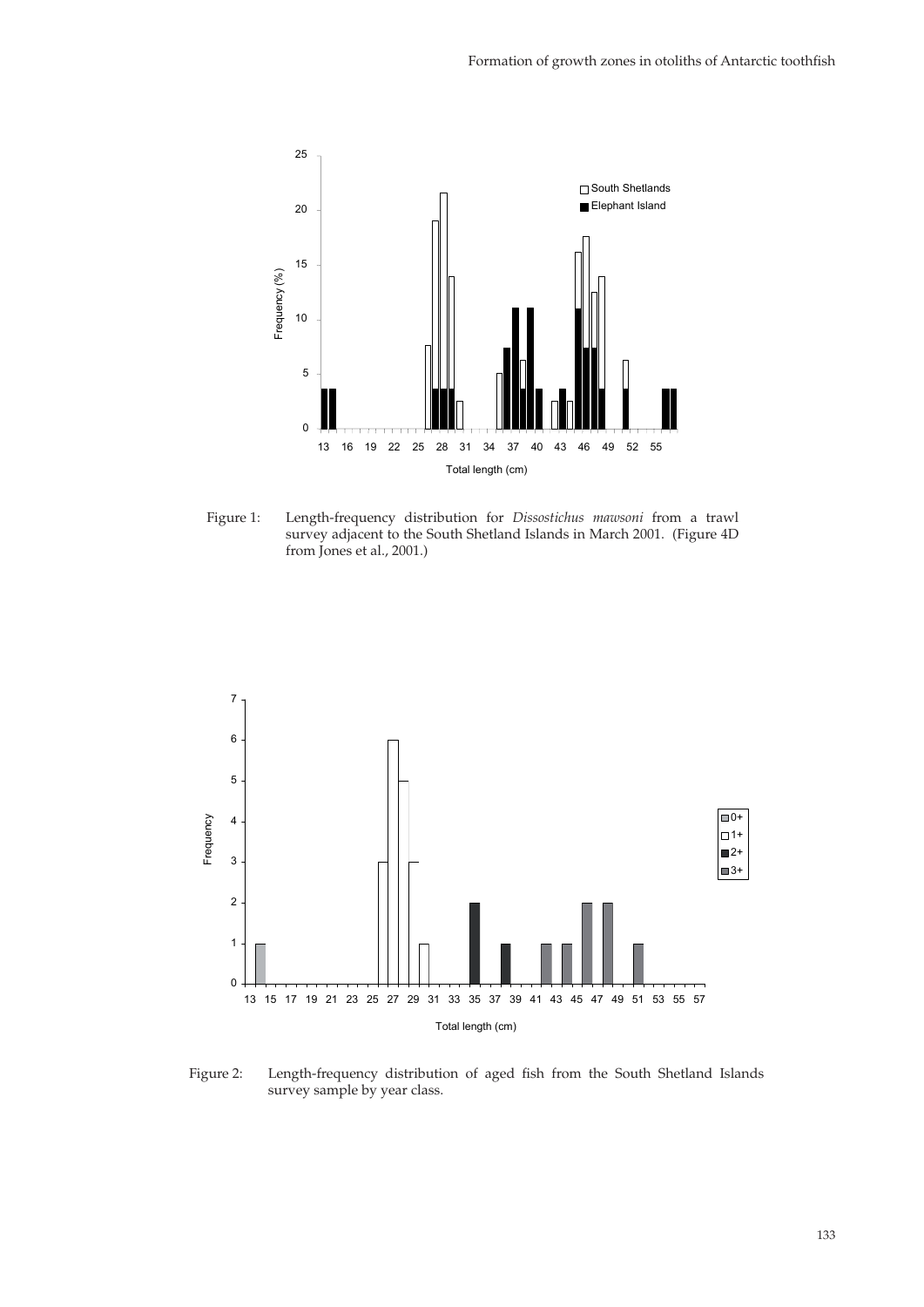

Figure 3: Transverse sections through baked otoliths from *Dissostichus mawsoni* estimated to be ages 1+ (a), 2+ (b) and 3+ (c). Arrows mark the positions of the translucent zones on the ventral sides of the sections. The 1 mm scale bar is applicable to all the micrographs.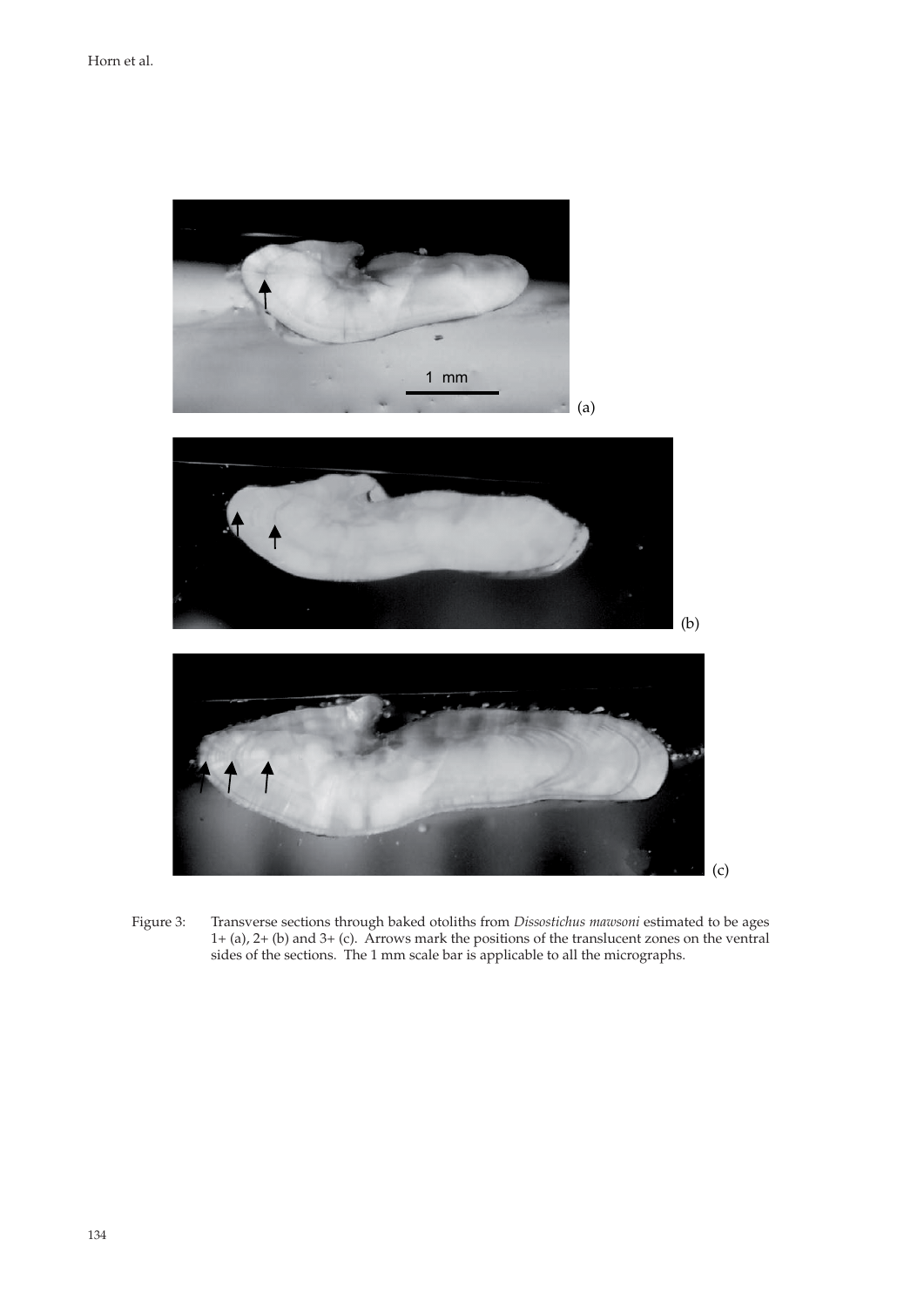

Figure 4: The linear relationship between estimated age and otolith weight for the 31 juvenile *Dissostichus mawsoni* from the South Shetland Islands.



Figure 5: Estimates of mean length at age (open circles) for juvenile *Dissostichus mawsoni* from the South Shetland Islands, presented with growth curves for Ross Sea fish calculated by Horn (2002). Growth curves for both sexes are shown; the thicker line is the curve for females. The growth curve from Burchett et al. (1984) is presented as a broken line. Growth increments for the six recaptured tagged fish from McMurdo Sound are shown as diamonds connected by lines.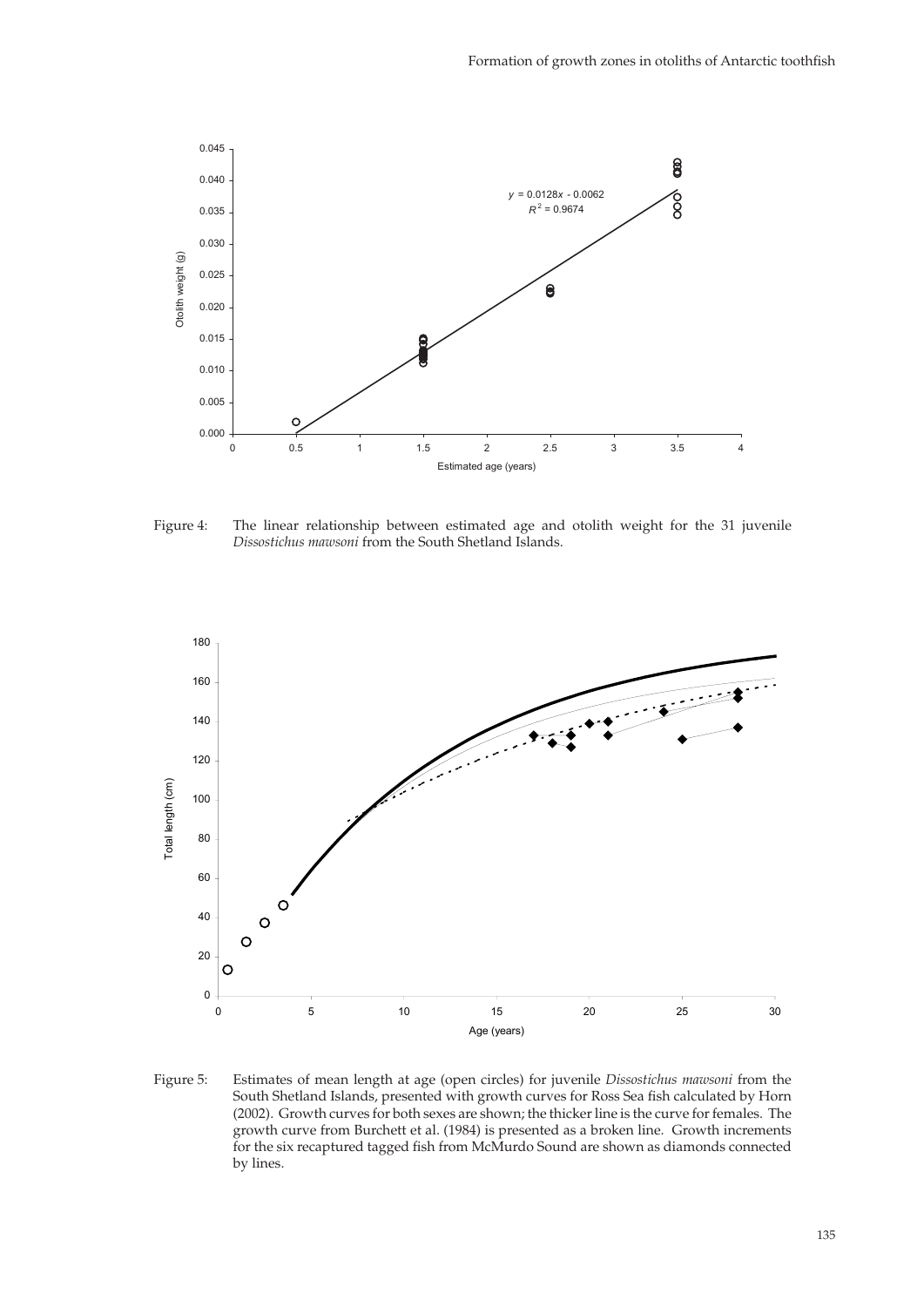





Figure 6: A portion of a thin section through the otolith of a *Dissostichus mawsoni* (tagged fish A00950) injected with oxytetracycline, with illumination by white light (a) and ultraviolet light (b), and the whole otolith section (c) showing the position of the micrographs as a white rectangle. The broken lines in (a) mark the position of the line of fluorescence (indicated by the arrow in (b)). The scale caliper on both micrographs is 320 μm. Note the seven pairs of opaque and translucent zones between the broken line and otolith margin on (a), indicating a period of 7 years between injection and recapture.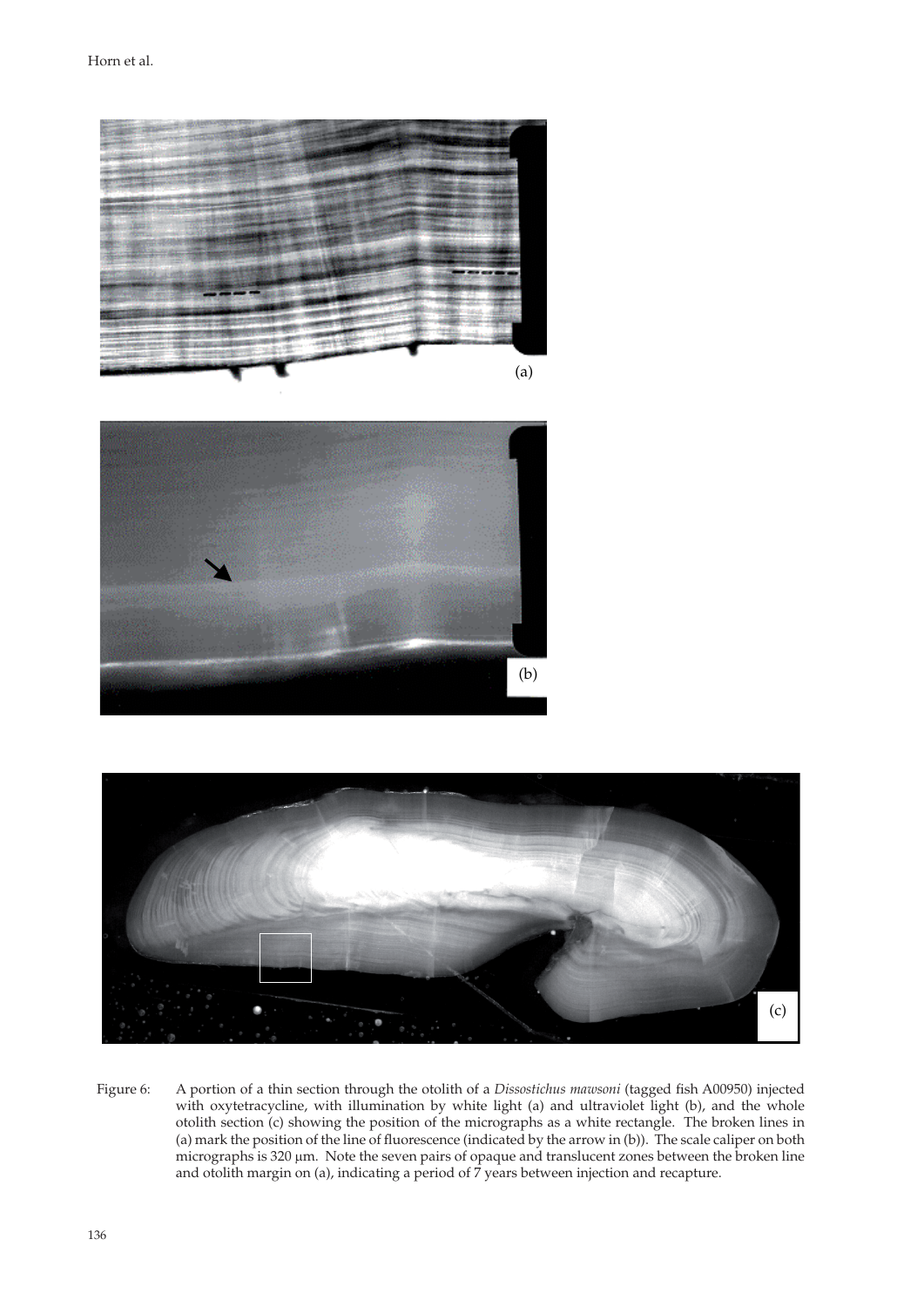### Liste des tableaux

- Tableau 1: Données dérivées des 31 juvéniles de *Dissostichus mawsoni* et de leurs otolithes. Les rayons sont mesurés du primordium de l'otolithe à la bordure externe des zones translucides, le long de l'axe dorso-ventral de la section. Les moyennes (avec écarts-types et taille des échantillons) des mesures des rayons sont également présentées. '–' indique des rayons ou âges impossibles à déterminer.
- Tableau 2: Détails des six poissons marqués et recapturés utilisés dans cette analyse. '–' indique des données non disponibles.

### Liste des figures

- Figure 1: Distribution des fréquences de longueurs de *Dissostichus mawsoni* d'une campagne d'évaluation au chalut menée le long des îles Shetland du Sud en mars 2001. (figure 4D de Jones et al., 2001.)
- Figure 2: Distribution, par classe d'âge, des fréquences de longueur de poissons d'un échantillon de la campagne d'évaluation menée aux îles Shetland du Sud, dont on a déterminé l'âge.
- Figure 3: Sections transversales d'otolithes chauffés de *Dissostichus mawsoni* dont les âges sont estimés à 1+ (a), 2+ (b) et 3+ (c). Les flèches indiquent la position des zones translucides sur la bordure ventrale des sections. L'échelle donnée pour 1 mm est applicable à tous les micrographes.
- Figure 4: Relation linéaire entre l'âge estimé et le poids des otolithes de 31 juvéniles de *Dissostichus mawsoni* des îles Shetland du Sud.
- Figure 5: Estimations des longueurs moyennes par âge (cercles vides) des juvéniles de *Dissostichus mawsoni* des îles Shetland du Sud, présentées avec les courbes de croissance des poissons de la mer de Ross calculées par Horn (2002). Les courbes de croissances sont présentées pour les deux sexes, le trait le plus épais représentant la courbe des femelles. La courbe de croissance de Burchett et al. (1984) est illustrée en tirets. La croissance des six poissons marqués recapturés dans le détroit de McMurdo est représentée par des losanges reliés par des traits.
- Figure 6: Une portion de lamelle d'une section d'otolithe de *Dissostichus mawsoni* (poisson portant la marque A00950) ayant subi une injection d'oxytétracycline, sous une lumière blanche (a) et une lumière ultraviolette (b), et toute la section de l'otolithe (c) indiquant la position des micrographes par un rectangle blanc. Les lignes en tirets de la figure (a) indiquent la position de la ligne de fluorescence (indiquée par la flèche sur (b)). Sur les deux micrographes, le compas d'épaisseur indique une échelle de 320 μm. Il convient de noter les sept paires de zones opaques et translucides entre la ligne en tirets et la marge de l'otolithe sur (a), laquelle indique une période de 7 ans entre l'injection et la recapture.

### Список таблиц

- Табл. 1: Данные, полученные по 31 ювенильной особи *Dissostichus mawsoni* и их отолитам. Радиусы измерялись от зачатка отолита до внешней границы полупрозрачных зон вдоль дорсальновентральной оси разреза. Также представлены средние значения (со стандартными отклонениями и размером выборок) измерений радиусов. «–» – неопределимый радиус или возраст.
- Табл. 2: Информация о 6 помеченных и повторно пойманных особях, изучавшихся в ходе данного анализа. «–» – данных нет.

#### Список рисунков

- Рис. 1: Частотное распределение длин *Dissostichus mawsoni* по результатам траловой съемки в районе Южных Шетландских о-вов в марте 2001 г. (Рисунок 4D – из Jones et al., 2001.)
- Рис. 2: Частотное распределение длин особей определенного возраста по годовым классам; выборка получена в результате съемки у Южных Шетландских о-вов.